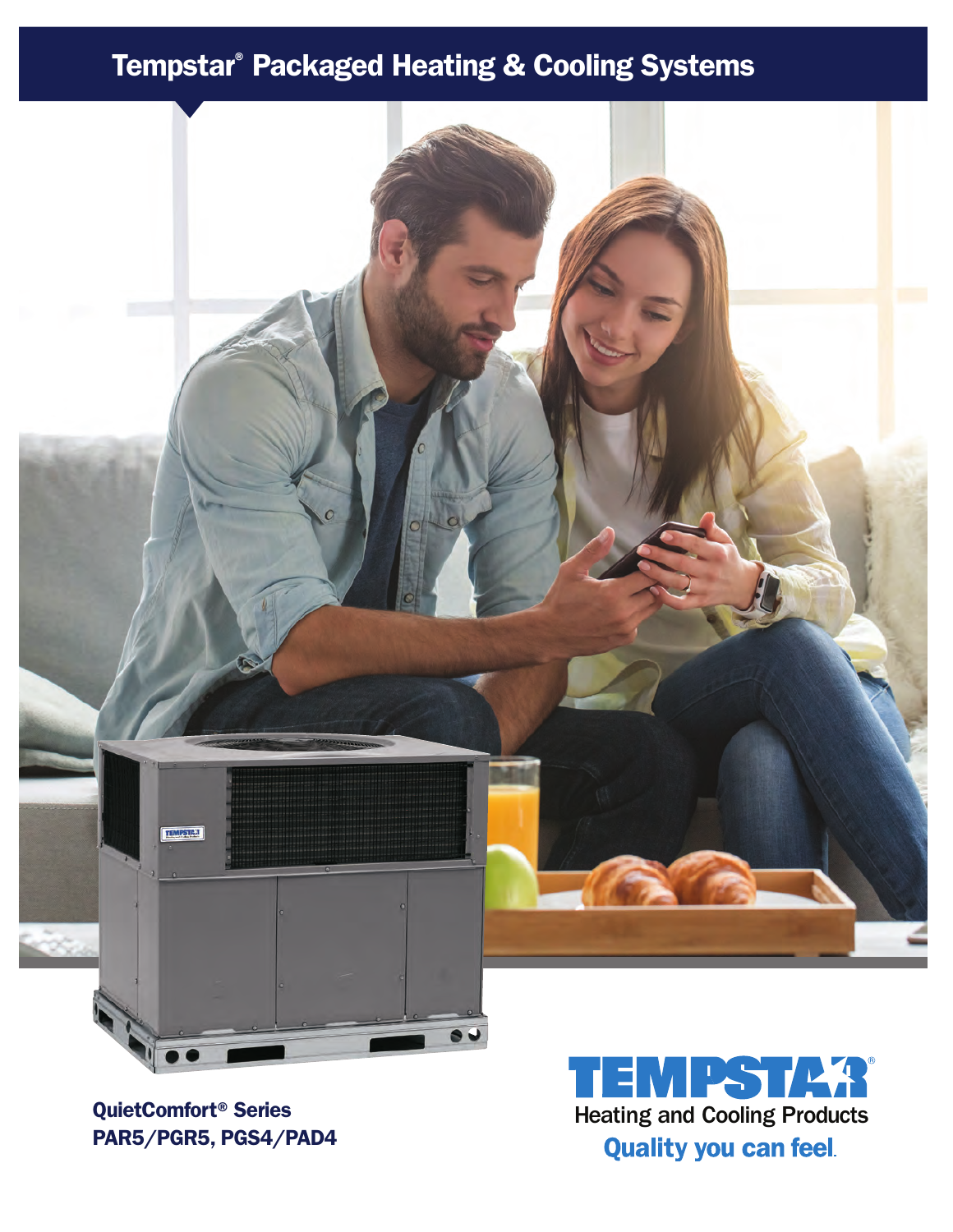

## BUILT WITH STRENGTH

When you choose Tempstar® heating and cooling equipment, it means your home comfort is backed by superior engineering and quality manufacturing so you can enjoy more important things. Each unit is 100% run tested, and we design our products to give you exceptional quality, energy efficiency and reliability. We deliver products that deliver home comfort you can enjoy with confidence.

#### BACKED BY EXCEPTIONAL WARRANTIES

Our No Hassle Replacement™ limited warranty backs every Tempstar QuietComfort® Series packaged system. It means comfort with no questions. We'll replace your unit if the compressor, heat exchanger or condenser coil fails within the covered period.\* This provides extra coverage in addition to a 10-year parts and compressor limited warranty.\*\*





#### QUIETCOMFORT PACKAGED SERIES

The QuietComfort Packaged Product Series offers extreme comfort in every season, from high-efficiency to budget-friendly options with single- and two-stage heating and cooling, as well as efficient blower motors that deliver quiet comfort.

- *\* See No Hassle Replacement limited warranty certificate for complete details and exclusions.*
- *\*\* To the original owner, Tempstar products are covered by a 10-year parts limited warranty upon timely registration. The limited warranty period is 5 years if not registered within 90 days of installation except in jurisdictions where warranty benefits cannot be conditioned upon registration. See warranty certificate for complete details.*

## WHAT IS A PACKAGED SYSTEM?

Tempstar packaged all-in-one units are designed for durability and comfort. The units stay enclosed outside or on a roof and come in a variety of combinations: dual fuel gas furnace/heat pump, gas furnace/air conditioner, electric heat pump and electric air conditioner.



## WHAT SETS TEMPSTAR® PACKAGED UNITS APART?

- 1. Copper/aluminum coils and quality copper tubing with TVX for proper flow of refrigerant.
- 2. High- and low-pressure switches to protect system.
- 3. ECM indoor blower motor provides efficient airflow.
- 4. Scroll compressor requires no pistons and few moving parts to give you quiet operation along with efficiency. (PGR5/PAR5 features a two-stage scroll compressor.)
- 5. Tin-coated copper evaporator coil (main tubes) for superior durability.
- 6. Control panels allow for quicker, easier service access.
- 7. Rugged pre-painted steel cabinet, full perimeter metal-base rails, and wire grilles to protect the coil.
- 8. Advanced electronic integrated defrost control switches quietly from cooling to heating—and keeps coils more efficient during operation. (Heat Pump only)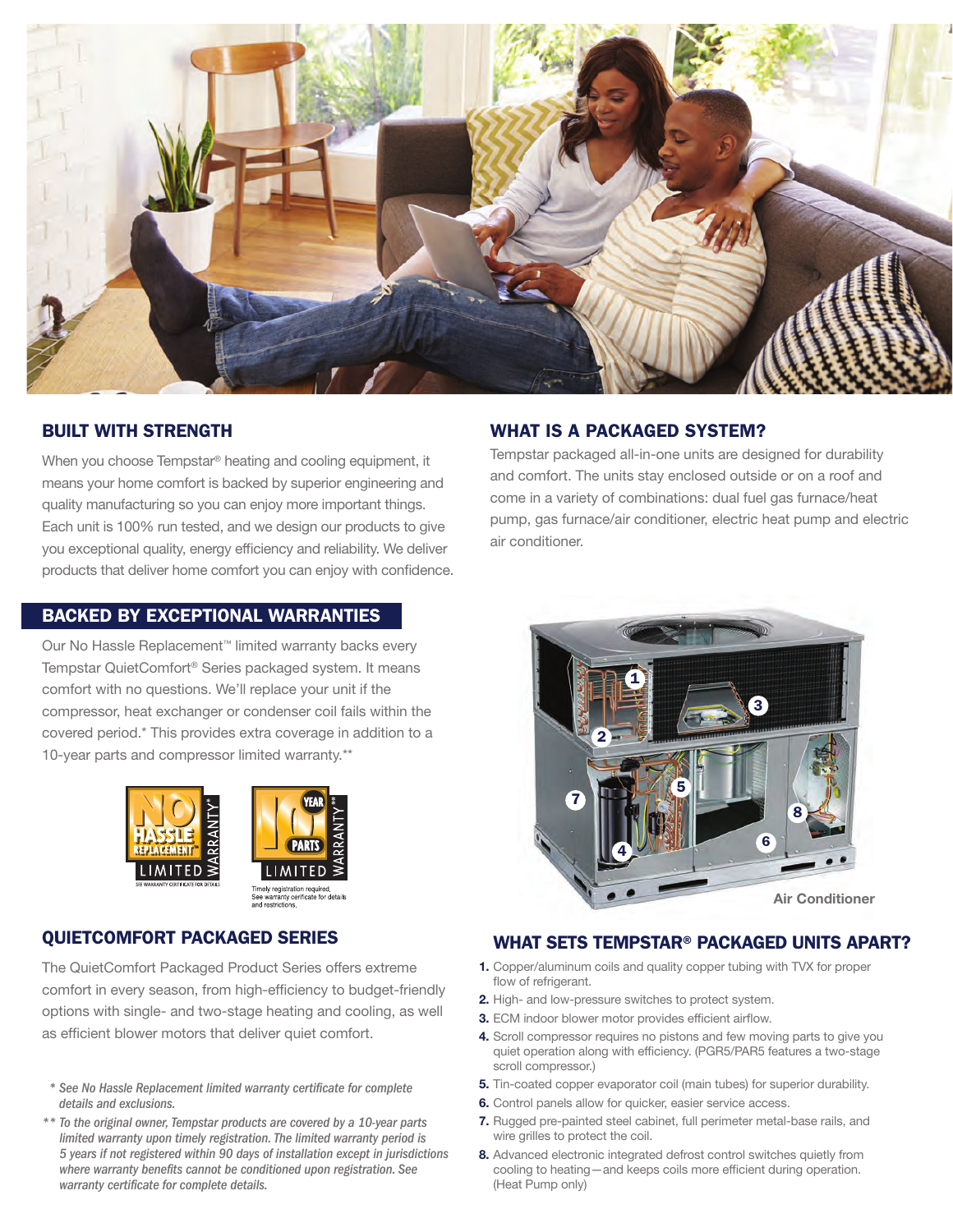# WHAT MATTERS IN A PACKAGED SYSTEM?

Get the most out of a packaged system by choosing the product that fits your comfort needs. All of our packaged products include comfort enhancing and durable features to deliver lasting performance. For the ultimate of comfort, look for two-stage heating or cooling operation. Our toughest units feature wire hail guard grilles, tin-plated copper evaporator coil tubing, and stainless steel heat exchangers (in gas heating units). And our No Hassle Replacement™ limited warranty is offered on our premium products to give you peace of mind.\* Tempstar® packaged units offer energy efficiency, increased comfort, durable performance and quiet operation.

# PACKAGED EFFICIENCY RATINGS – WHAT DO THEY MEAN?

Seasonal Energy Efficiency Ratio (SEER) – Measures the cooling efficiency of air conditioners and heat pumps during an average cooling season. The higher the SEER, the greater the energy economy.

Heating Seasonal Performance Factor (HSPF) – Measures the heating efficiency of heat pumps. The higher the HSPF, the greater the efficiency and energy savings potential during heat pump heating.

**Energy Efficiency Rating (EER) - Measures the cooling efficiency** of air conditioners and heat pumps during a set temperature (95° F).

**Annual Fuel Utilization Efficiency (AFUE) –** Measures the heating efficiency of a gas furnace. The higher the AFUE, the greater the gas heating efficiency and energy savings potential.

ENERGY STAR® – A U.S. Environmental Protection Agency program to identify and promote energy-efficient products in order to reduce energy consumption.

#### PAR5 QUIETCOMFORT® 16 PACKAGED AIR CONDITIONER

- Up to 16 SEER/12.5 EER cooling efficiency
- Two-stage cooling for the best temperature control and dehumidification
- High-efficiency multi-speed ECM blower motor
- 5-Year No Hassle Replacement™ Limited Warranty\*



Select Models

**16** *SEER UP TO*

**81** LIP TO

Select Models

# PGR5 QUIETCOMFORT® 15 PACKAGED GAS FURNACE/ AIR CONDITIONER

- Up to 81% AFUE heating efficiency
- Up to 16 SEER/12.5 EER cooling efficiency
- Two-stage heating for the best temperature control and dehumidification
- High-efficiency multi-speed ECM blower motor
- 5-Year No Hassle Replacement™ Limited Warranty\*



```
Benefits of Two-Stage Operation*
Increases Comfort by Significantly Reducing Hot and Cold Temperature Swings
```


Typical Single-Stage Operation Low-Stage Operation of a Two-Stage Unit \* Performance may vary depending on thermostat used.

#### For California Residents:

For installation in SCAQMD only: Models PGR5 and PGS4 do not meet the SCAQMD Rule 1111 14 ng/J NOx emission limit, and thus are subject to a mitigation fee of up to \$450. These products are not eligible for the Clean Air Furnace Rebate Program: www.CleanAirFurnaceRebate.com.

# PAD4 QUIETCOMFORT® 14 PACKAGED AIR CONDITIONER

- Up to 14 SEER/11.5 EER cooling efficiency
- Multi-speed ECM blower motor for improved temperature control and dehumidification
- Efficient single-stage scroll compressor
- 3-Year No Hassle Replacement™ Limited Warranty\*



# PGS4 QUIETCOMFORT® 14 PACKAGED GAS FURNACE/ AIR CONDITIONER

- Up to 81% AFUE heating efficiency
- Up to 14 SEER/11.5 EER cooling efficiency
- Multi-speed ECM blower motor for improved temperature control and dehumidification
- Efficient single-stage scroll compressor
- 3-Year No Hassle Replacement™ Limited Warranty\*



*ENERGY STAR® and associated logos are registered trademarks of the U.S. Environmental Protection Agency \* See No Hassle Replacement limited warranty certificate for complete details and exclusions.*